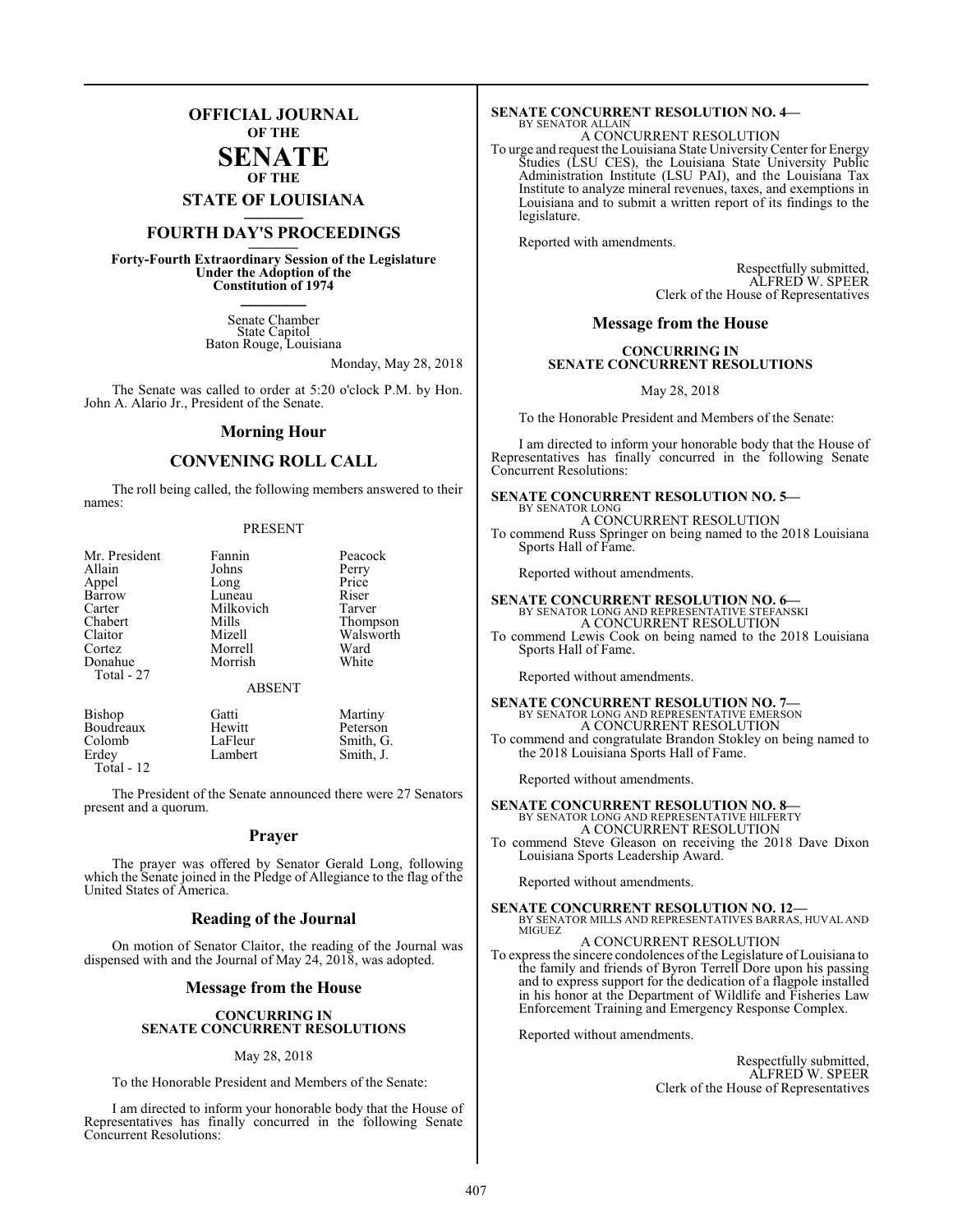### **Page 2 SENATE 4th DAY'S PROCEEDINGS**

May 28, 2018

#### **Introduction of Senate Resolutions**

#### **SENATE RESOLUTION NO. 12—**

BY SENATOR CARTER A RESOLUTION

To declare June 1, 2018, as National Gun Violence Awareness Day.

The resolution was read by title and placed on the Calendar for a second reading.

#### **SENATE RESOLUTION NO. 13—**

BY SENATOR CORTEZ A RESOLUTION

To commend and congratulate Rosabell Perron Boudreaux on the occasion of her 100th birthday.

The resolution was read by title and placed on the Calendar for a second reading.

#### **Introduction of Senate Concurrent Resolutions**

#### **SENATE CONCURRENT RESOLUTION NO. 14—** BY SENATOR LONG

A CONCURRENT RESOLUTION

To commend Larry Wright on being named to the 2018 Louisiana Sports Hall of Fame.

The resolution was read by title and placed on the Calendar for a second reading.

#### **Message from the House**

#### **ASKING CONCURRENCE IN HOUSE BILLS AND JOINT RESOLUTIONS**

#### May 28, 2018

To the Honorable President and Members of the Senate:

I am directed to inform your honorable body that the House of Representatives has finally passed and asks your concurrence in the following House Bills and Joint Resolutions:

| H <sub>B</sub> 3 | HB12             | <b>HB18</b>      |
|------------------|------------------|------------------|
| HB27             | HB <sub>28</sub> | H <sub>R29</sub> |

Respectfully submitted, ALFRED W. SPEER Clerk of the House of Representatives

#### **House Bills and Joint Resolutions**

Senator White asked for and obtained a suspension of the rules to read House Bills and Joint Resolutions a first and second time by title and refer them to committee.

#### **HOUSE BILL NO. 3—**

BY REPRESENTATIVE ABRAMSON AN ACT

To enact the Omnibus Bond Authorization Act of 2018, relative to the implementation of a five-year capital improvement program; to provide for the repeal of certain prior bond authorizations; to provide for new bond authorizations; to provide for authorization and sale of such bonds by the State Bond Commission; to provide relative to the submission of capital outlay applications; to provide with respect to the resubmission of certain capital outlay budget requests; to require approval of the commissioner of administration under certain circumstances; to require the capital outlay application to include certain information; to provide relative to line of credit recommendations for capital outlay projects; to require the

approval of certain line of credit recommendations; to provide for an effective date; and to provide for related matters.

The bill was read by title and referred by the President to the Committee on Revenue and Fiscal Affairs.

### **HOUSE BILL NO. 12—** BY REPRESENTATIVE LEGER

AN ACT

To amend and reenact R.S. 47:339(A)(2) and (B)(3) and to enact R.S. 47:301(4)(m), relative to sales and use tax; to provide with respect to collection and reporting of sales and use taxes; to provide for the definition of dealer; to provide for effectiveness; and to provide for related matters.

The bill was read by title and referred by the President to the Committee on Revenue and Fiscal Affairs.

#### **HOUSE BILL NO. 18—**

BY REPRESENTATIVE JACKSON AN ACT

To amend and reenact R.S. 47:33(A)(5) and Section 4 of Act No. 109 of the 2015 Regular Session of the Legislature, to enact R.S.  $47:33(A)(7)$ , relative to the individual income tax credit for taxes paid to other states; to repeal provisions providing for an increase in the credit; to limit the amount of the credit; to authorize a deduction of income taxes paid to other states under certain circumstances; to provide for effectiveness; and to provide for related matters.

The bill was read by title and referred by the President to the Committee on Revenue and Fiscal Affairs.

#### **HOUSE BILL NO. 27—**

BY REPRESENTATIVE LANCE HARRIS

AN ACT To amend and reenact R.S. 47:301(16)(o)(i), 302(R)(2) and (3), (S), (T), (X)(introductoryparagraph),(AA)(introductory paragraph),  $(AA)(29)$  through  $(31)$ , and  $(AA)(32)$ (introductory paragraph),  $321(\hat{H})(2)$  through (6), and (I) through (K), and  $321.1(A)$  through (C), (E), (F)(introductory paragraph), through  $(C)$ ,  $(E)$ ,  $(F)$ (introductory  $(F)(66)$ (introductory paragraph),  $(F)(67)$  through  $(69)$ , and  $(F)(70)$ (introductory paragraph), and  $331(P)$ ,  $(Q)$ , and  $(R)$ , to enact R.S 47:302(BB) and (CC), 321(P) and (Q), 321.1(I) and (J), and  $331(V)$  and (W), and to repeal R.S.  $47:302(Y)$ ,  $321(M)$ , 331(T), and Act No. 395 of the 2017 Regular Session of the Louisiana Legislature, relative to state sales and use taxes; to provide for the tax rate; to provide for the applicability of certain exclusions and exemptions applicable to certain taxes; to provide for effectiveness; and to provide for related matters.

The bill was read by title and referred by the President to the Committee on Revenue and Fiscal Affairs.

#### **HOUSE BILL NO. 28—**

BY REPRESENTATIVE ABRAMSON

AN ACT To appropriate funds from certain sources in specific amounts for the making of supplemental appropriations to the capital outlay budget for Fiscal Year 2018-2019; to provide for an effective date; and to provide for related matters.

The bill was read by title and referred by the President to the Committee on Revenue and Fiscal Affairs.

### **HOUSE BILL NO. 29—**

BY REPRESENTATIVE HENRY AN ACT

To appropriate funds and to make certain reductions from certain sources to be allocated to designated agencies and purposes in specific amounts for the making of supplemental appropriations and reductions for said agencies and purposes for Fiscal Year 2017-2018; to provide for an effective date; and to provide for related matters.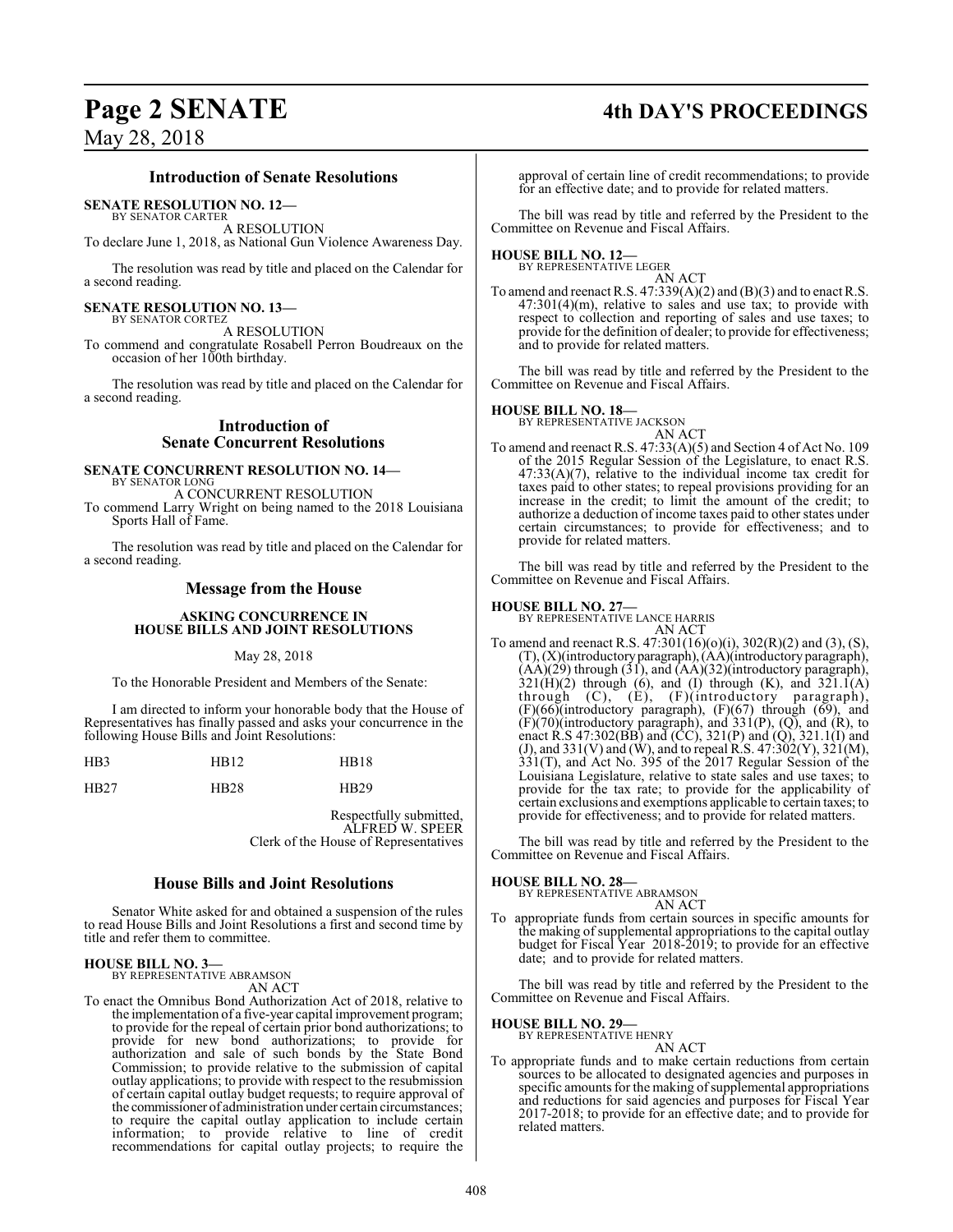## **4th DAY'S PROCEEDINGS Page 3 SENATE**

The bill was read by title and referred by the President to the Committee on Finance.

#### **Senate Resolutions on Second Reading**

#### **SENATE RESOLUTION NO. 9—** BY SENATOR BOUDREAUX

A RESOLUTION

To declare Saturday, June 30, 2018 Kenneth L. Roberts Sr. Day in Louisiana, in recognition of his immensely successful and deservedly celebrated career training quarter horses to race, primarily in his home state of Louisiana.

On motion of Senator Boudreaux the resolution was read by title and adopted.

#### **SENATE RESOLUTION NO. 10—**

BY SENATOR LUNEAU A RESOLUTION

To commend Kylie Renee Walleser-Bush for her participation in the Pillow Pets project and her unselfish actions to bring comfort, good wishes, and encouragement to those children spending Christmas in the hospital.

On motion of Senator Luneau the resolution was read by title and adopted.

#### **SENATE RESOLUTION NO. 11—** BY SENATOR PRICE

A RESOLUTION

To commend the Ascension Catholic High School Bulldogs baseball team on winning the Louisiana High School Athletic Association Division IV state championship.

On motion of Senator Price the resolution was read by title and adopted.

#### **Senate Concurrent Resolutions on Second Reading**

#### **SENATE CONCURRENT RESOLUTION NO. 10—** BY SENATOR MORRELL

A CONCURRENT RESOLUTION

To express the sincere condolences of the Legislature of Louisiana upon the passing of an exceptional public servant and friend, Clare Jupiter, former Orleans Parish Civil District Court Judge.

The concurrent resolution was read by title. Senator Morrell moved to adopt the Senate Concurrent Resolution.

#### **ROLL CALL**

The roll was called with the following result:

#### YEAS

| Mr. President<br>Allain<br>Appel<br>Barrow<br><b>Bishop</b><br>Boudreaux<br>Carter<br>Chabert<br>Claitor<br>Cortez<br>Donahue<br>Total $-31$ | Fannin<br>Hewitt<br>Johns<br>LaFleur<br>Long<br>Luneau<br>Milkovich<br>Mills<br>Mizell<br>Morrell<br>Morrish<br><b>NAYS</b> | Peacock<br>Perry<br>Price<br>Riser<br>Tarver<br>Thompson<br>Walsworth<br>Ward<br>White |
|----------------------------------------------------------------------------------------------------------------------------------------------|-----------------------------------------------------------------------------------------------------------------------------|----------------------------------------------------------------------------------------|
|                                                                                                                                              |                                                                                                                             |                                                                                        |

Total - 0

# May 28, 2018

#### ABSENT

Colomb Lambert Smith, G. Erdey Martiny<br>Gatti Petersor Total - 8

The Chair declared the Senate adopted the Senate Concurrent Resolution and ordered it sent to the House.

#### **SENATE CONCURRENT RESOLUTION NO. 11—** BY SENATOR LONG

Peterson

A CONCURRENT RESOLUTION To commend Jerry Simmons on being named to the 2018 Louisiana Sports Hall of Fame Induction Class.

The concurrent resolution was read by title. Senator Long moved to adopt the Senate Concurrent Resolution.

#### **ROLL CALL**

The roll was called with the following result:

#### YEAS

| Mr. President<br>Allain<br>Appel<br>Barrow<br><b>Bishop</b><br>Boudreaux<br>Carter<br>Chabert<br>Claitor<br>Cortez<br>Donahue | Fannin<br>Hewitt<br>Johns<br>LaFleur<br>Long<br>Luneau<br>Milkovich<br>Mills<br>Mizell<br>Morrell<br>Morrish | Peacock<br>Perry<br>Price<br>Riser<br>Tarver<br>Thompson<br>Walsworth<br>Ward<br>White |
|-------------------------------------------------------------------------------------------------------------------------------|--------------------------------------------------------------------------------------------------------------|----------------------------------------------------------------------------------------|
| Total $-31$                                                                                                                   | <b>NAYS</b>                                                                                                  |                                                                                        |
| Total - 0                                                                                                                     | <b>ABSENT</b>                                                                                                |                                                                                        |
| Colomb<br>Erdey<br>Gatti                                                                                                      | Lambert<br>Martiny<br>Peterson                                                                               | Smith, G.<br>Smith, J.                                                                 |

The Chair declared the Senate adopted the Senate Concurrent Resolution and ordered it sent to the House.

### **SENATE CONCURRENT RESOLUTION NO. 13—** BY SENATOR THOMPSON

A CONCURRENT RESOLUTION

To commend Danny Wilson on his forty-fifth service anniversary at AT&T Louisiana.

The concurrent resolution was read by title. Senator Thompson moved to adopt the Senate Concurrent Resolution.

#### **ROLL CALL**

The roll was called with the following result:

#### YEAS

Mr. President Fannin Peacock<br>Allain Hewitt Perry Appel Johns Price<br>Barrow LaFleur Riser Barrow Bishop Long Tarver Boudreaux Luneau Thompson<br>Carter Milkovich Walsworth Chabert Mills Ward<br>Claitor Mizell White Claitor

Total - 8

Hewitt Perry<br>Johns Price Milkovich Walsworth<br>
Mills Ward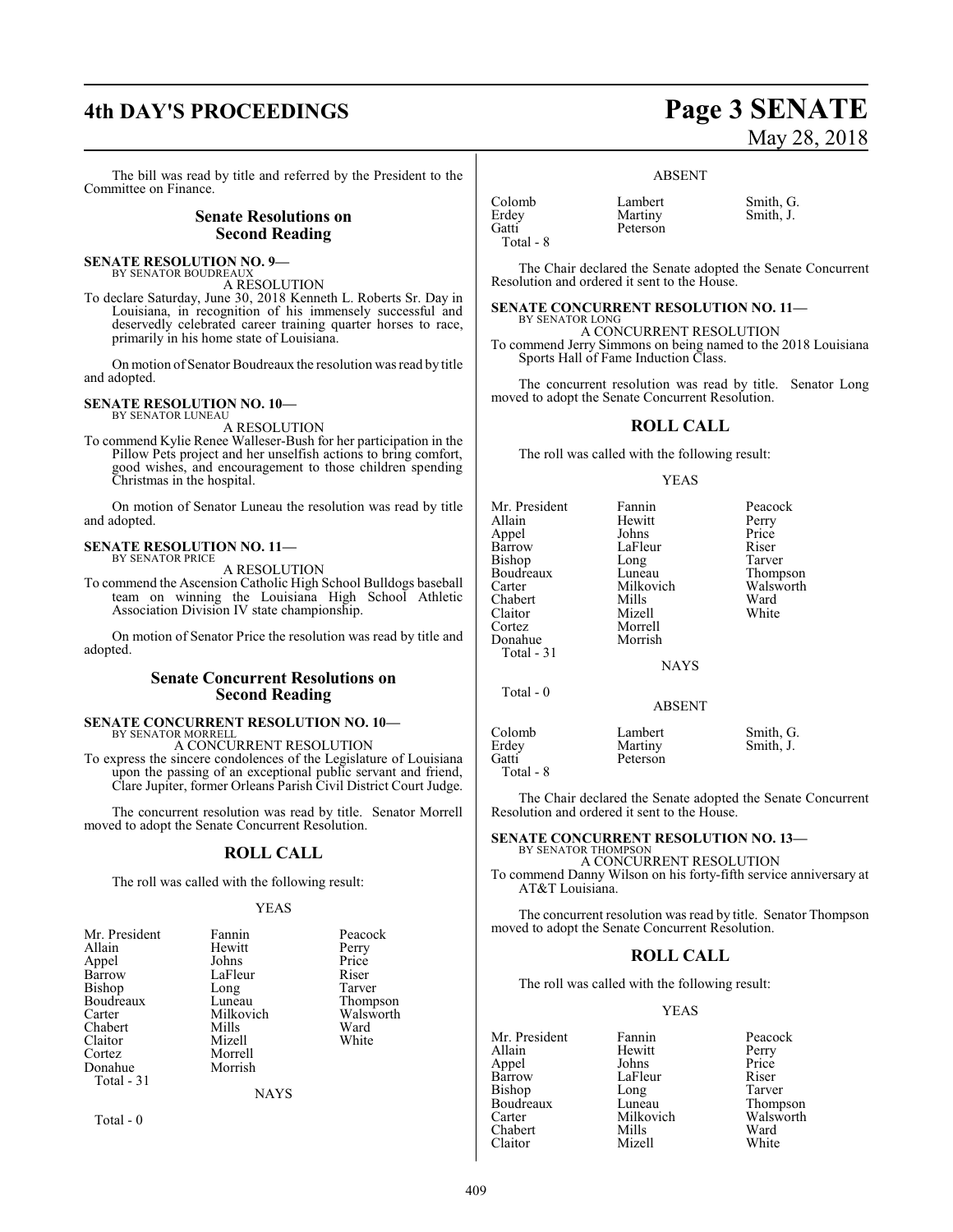## May 28, 2018

| Cortez      | Morrell     |
|-------------|-------------|
| Donahue     | Morrish     |
| Total $-31$ |             |
|             | <b>NAVS</b> |

#### Total - 0

ABSENT

Colomb Lambert Smith, G.<br>
Erdey Martiny Smith, J. Erdey Martiny Smith, J.<br>Gatti Peterson Total - 8

The Chair declared the Senate adopted the Senate Concurrent Resolution and ordered it sent to the House.

Peterson

#### **Rules Suspended**

#### **Introduction of Senate Bills and Joint Resolutions**

Senator White asked for and obtained a suspension of the rules to introduce and read Senate Bills and Joint Resolutions a first and second time and refer them to committee.

#### **SENATE BILL NO. 21—** BY SENATOR WHITE

AN ACT

To amend and reenact R.S. 39:91(B) and (E) and to enact Subpart F-2 of Part II-A of Chapter 1 of Subtitle I of Title 39 of the Louisiana Revised Statutes of 1950, to be comprised of R.S. 39:99.51 through 99.69, relative to the issuance of bonds to securitize the state's allocation of the economic damage settlement of the Deepwater Horizon oil spill economic damage litigation; to create the Louisiana New Roads and Infrastructure Corporation; to provide for the qualifications of the members of the corporation; to provide for the authority of the corporation to issue bonds; to provide for the pledge and transfer of certain assets of the state to the corporation; to provide for the deposit of the proceeds of the bonds into the Deepwater Horizon Economic Damages Collection Fund; to provide for the use of the monies in the Deepwater Horizon Economic Damages Collection Fund; to authorize the financing, purchase, ownership, and management of payments from the Deepwater Horizon economic damage settlement; to provide for the security for the payment of the bonds; to provide for bond validation actions; to provide for tax exemptions; to provide for ancillary contracts and derivative instruments; to provide for an effective date; and to provide for related matters.

The bill was read by title and referred by the President to the Committee on Revenue and Fiscal Affairs.

#### **SENATE BILL NO. 22—** BY SENATOR MORRELL

A JOINT RESOLUTION

Proposing to repeal Article III, Section 16(B) of the Constitution of Louisiana, relative to the revenue and appropriation; to eliminate the requirement that measures raising money or appropriating money must originate in the House of Representatives; and to specify an election for submission of the proposition to electors; and provide a ballot proposition.

The bill was read by title and referred by the President to the Committee on Revenue and Fiscal Affairs.

#### **Introduction of Senate Concurrent Resolutions**

Senator Walsworth asked for and obtained a suspension of the rules to read Senate Concurrent Resolutions a first and second time.

### **Page 4 SENATE 4th DAY'S PROCEEDINGS**

#### **SENATE CONCURRENT RESOLUTION NO. 15—**

BY SENATOR ALARIO A CONCURRENT RESOLUTION To express the sincere condolences of the Legislature of Louisiana upon the death of Dr. Billy A. Cannon Sr.

The concurrent resolution was read by title. Senator Walsworth moved to adopt the Senate Concurrent Resolution.

#### **ROLL CALL**

The roll was called with the following result:

#### YEAS

| Mr. President<br>Allain<br>Appel<br>Barrow<br>Boudreaux<br>Carter<br>Chabert<br>Claitor<br>Cortez<br>Donahue<br>Total $-30$ | Fannin<br>Hewitt<br>Johns<br>LaFleur<br>Long<br>Luneau<br>Milkovich<br>Mills<br>Mizell<br>Morrell<br><b>NAYS</b> | Morrish<br>Peacock<br>Perry<br>Price<br>Riser<br>Tarver<br>Thompson<br>Walsworth<br>Ward<br>White |
|-----------------------------------------------------------------------------------------------------------------------------|------------------------------------------------------------------------------------------------------------------|---------------------------------------------------------------------------------------------------|
|                                                                                                                             |                                                                                                                  |                                                                                                   |
| Total - 0                                                                                                                   | <b>ABSENT</b>                                                                                                    |                                                                                                   |

Bishop Gatti Peterson<br>Colomb Lambert Smith, G Colomb Lambert Smith, G.<br>
Erdey Martiny Smith, J. Martiny Total - 9

The Chair declared the Senate adopted the Senate Concurrent Resolution and ordered it sent to the House.

#### **Senate Concurrent Resolutions to be Adopted, Subject to Call**

#### **Called from the Calendar**

Senator Morrell asked that Senate Concurrent Resolution No. 9 be called from the Calendar.

#### **SENATE CONCURRENT RESOLUTION NO. 9—** BY SENATOR MORRELL

A CONCURRENT RESOLUTION

To urge and request the Louisiana State UniversityCenter for Energy Studies (LSU CES), the Louisiana State University Public Administration Institute (LSU PAI), and the Louisiana Tax Institute to analyze mineral revenues, taxes, and exemptions in Louisiana and to submit a written report of its findings to the legislature.

#### **Floor Amendments**

Senator Peacock proposed the following amendments.

#### **SENATE FLOOR AMENDMENTS**

Amendments proposed by Senator Peacock to Original Senate Concurrent Resolution No. 9 by Senator Morrell

#### AMENDMENT NO. 1

On page 2, between lines 18 and 19, insert the following:

"(5) Explore other reasons why oil and gas production is fluctuating in the state of Louisiana and any changes that need to be made to increase production."

On motion of Senator Peacock, the amendments were adopted.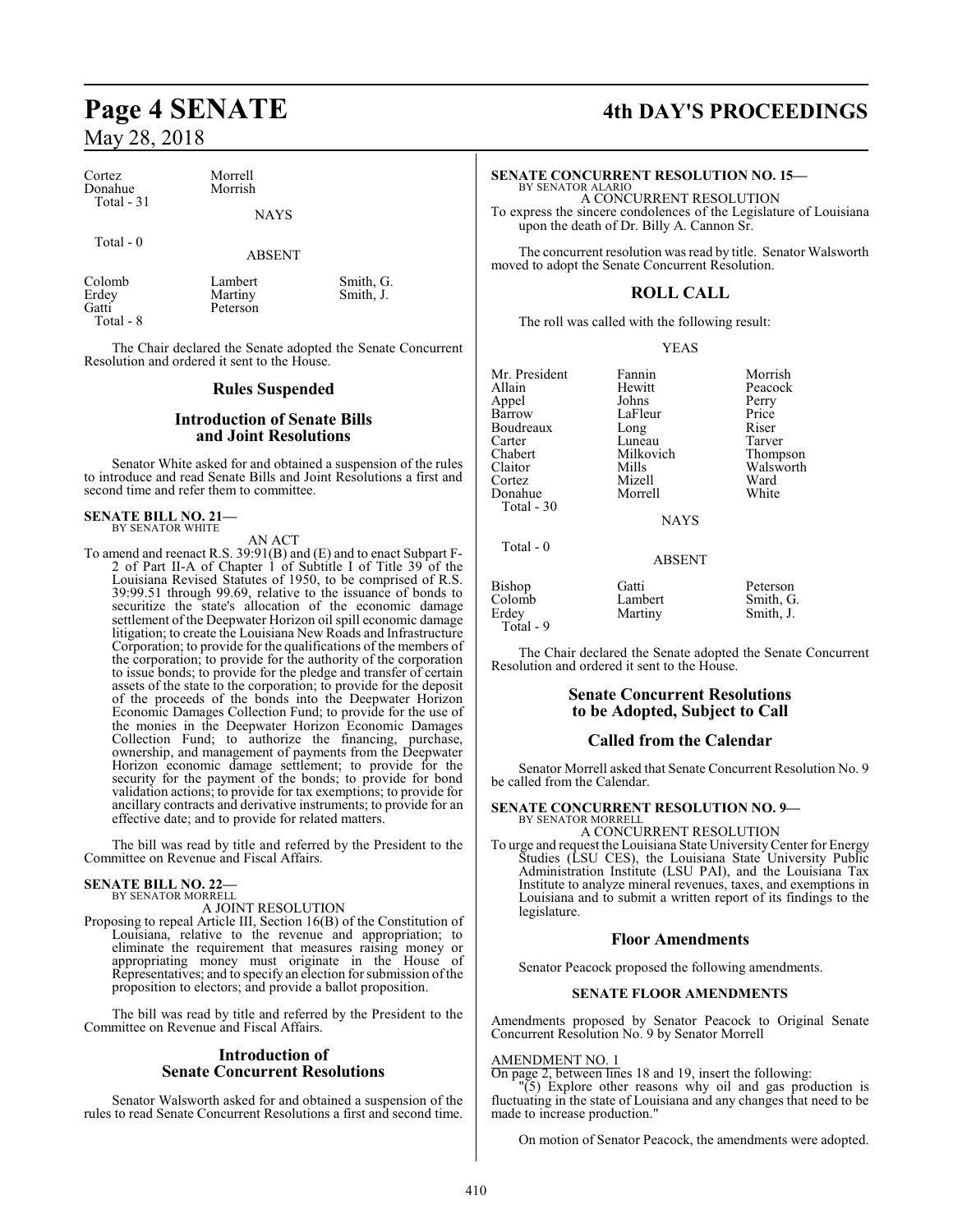## **4th DAY'S PROCEEDINGS Page 5 SENATE**

The concurrent resolution was read by title. Senator Morrell moved to adopt the amended Senate Concurrent Resolution.

#### **ROLL CALL**

The roll was called with the following result:

#### YEAS

| Mr. President | Fannin    | Peacock   |
|---------------|-----------|-----------|
| Allain        | Hewitt    | Perry     |
| Appel         | Johns     | Price     |
| Barrow        | LaFleur   | Riser     |
| Bishop        | Long      | Tarver    |
| Boudreaux     | Luneau    | Thompson  |
| Carter        | Milkovich | Walsworth |
| Chabert       | Mills     | Ward      |
| Claitor       | Mizell    | White     |
| Cortez        | Morrell   |           |
| Donahue       | Morrish   |           |
| Total - 31    |           |           |
|               | NAYS      |           |

Total - 0

ABSENT

| Colomb    | Lambert  | Smith, G. |
|-----------|----------|-----------|
| Erdey     | Martiny  | Smith, J. |
| Gatti     | Peterson |           |
| Total - 8 |          |           |

The Chair declared the Senate adopted the amended Senate Concurrent Resolution and ordered it engrossed and sent to the House.

#### **Reports of Committees**

The following reports of committees were received and read:

#### **REPORT OF COMMITTEE ON**

#### **FINANCE**

Senator Eric LaFleur, Chairman on behalf of the Committee on Finance, submitted the following report:

#### May 28, 2018

To the President and Members of the Senate:

I am directed by your Committee on Finance to submit the following report:

#### **SENATE BILL NO. 15—** BY SENATOR DONAHUE

AN ACT

To amend and reenact R.S. 47:6007(J)(2)(a) and 6023(J) and to enact R.S. 47:3204(M), 6015(M), 6016(J), 6019(D), 6020(H), 6021(K), 6022(K), 6034(L), 6301(D), 6351(I), R.S. 51:1787(L), 2357, 2399.3(C), 2463, and 3121(H), relative to tax credits and rebates; to stabilize the annual expenditures associated with tax incentive programs; and to provide for related matters.

Reported with amendments.

### **SENATE BILL NO. 20—** BY SENATORS RISER AND HEWITT

AN ACT

To amend and reenact R.S. 23:1170(A), 1172(A), 1172.1(C), 1172.2(D), 1178(D), 1291.1(C)(1) and (E), 1310.3(E), and 1310.13, and to repeal R.S. 23:1170(A), 1172(A), 1172.1(C), 1172.2(D), 1178(D), 1291.1(C)(1) and (E), 1310.3(E), and 1310.13 as amended by the Act which originated as Senate Bill No. 400 of the 2018 Regular Session of the Legislature, relative

# May 28, 2018

to the Workers' Compensation Administrative Fund in the state treasury; to provide for the dedication, use, investment, and appropriation of monies in the Workers' Compensation Administrative Fund; to provide for an effective date; and to provide for related matters.

Reported favorably.

Respectfully submitted, ERIC LAFLEUR Chairman

#### **Senate Bills and Joint Resolutions on Second Reading Just Reported by Committees**

Senator LaFleur asked for and obtained a suspension ofthe rules to take up Senate Bills and Joint Resolutions just reported by Committees.

### **SENATE BILL NO. 15—** BY SENATOR DONAHUE

AN ACT To amend and reenact R.S.  $47:6007(J)(2)(a)$  and  $6023(J)$  and to enact R.S. 47:3204(M), 6015(M), 6016(J), 6019(D), 6020(H), 6021(K), 6022(K), 6034(L), 6301(D), 6351(I), R.S. 51:1787(L), 2357, 2399.3(C), 2463, and 3121(H), relative to tax credits and rebates; to stabilize the annual expenditures associated with tax incentive programs; and to provide for related matters.

Reported with amendments by the Committee on Finance.

#### **SENATE COMMITTEE AMENDMENTS**

Amendments proposed by Senate Committee on Finance to Original Senate Bill No. 15 by Senator Donahue

#### AMENDMENT NO. 1

On page 1, delete lines 1 through 4, and insert: "To enact R.S. 39:24.2, relative to tax credits and"

#### AMENDMENT NO. 2

On page 1, delete lines 8 through 17, and insert:

"Section 1. R.S. 39:24.2 is hereby enacted to read as follows: **§24.2. Incentive expenditure program annual report**

**A. The Department of Revenue shall perform an annual comprehensive return on investment analysis for all incentive expenditures, as defined by R.S. 39:2. This return on investment analysis shall be performed by the department regardless of which agency administers the incentive expenditure program. The department shall make a report of the results to the commissioner of administration no later than October fifteenth each year. The report shall include a ranking of the incentive expenditure programs by return on investment.** 

**B. Upon receipt of the return on investment analysis from the Department of Revenue, the commissioner of administration shall review the incentive expenditures in conjunction with the agencies that administer the incentive expenditures and make recommendations to the Joint Legislative Committee on the Budget regarding each incentive expenditure program at the January meeting following receipt of the analysis. The commissioner shall recommend one or more of the following with respect to each incentive expenditure program:**

**(1) Make specific modifications to the incentive expenditure program to improve the return on investment.**

**(2) Eliminate the incentive expenditure program, either immediately or by phase-out.**

**(3) Authorize structured pay-outs of rebates or structured usage of credits for the incentive expenditure program.**

**(4) Convert a current incentive expenditure program to a loan or grant program.**

**(5) Provide for annual front or back end caps for the incentive expenditure program.**